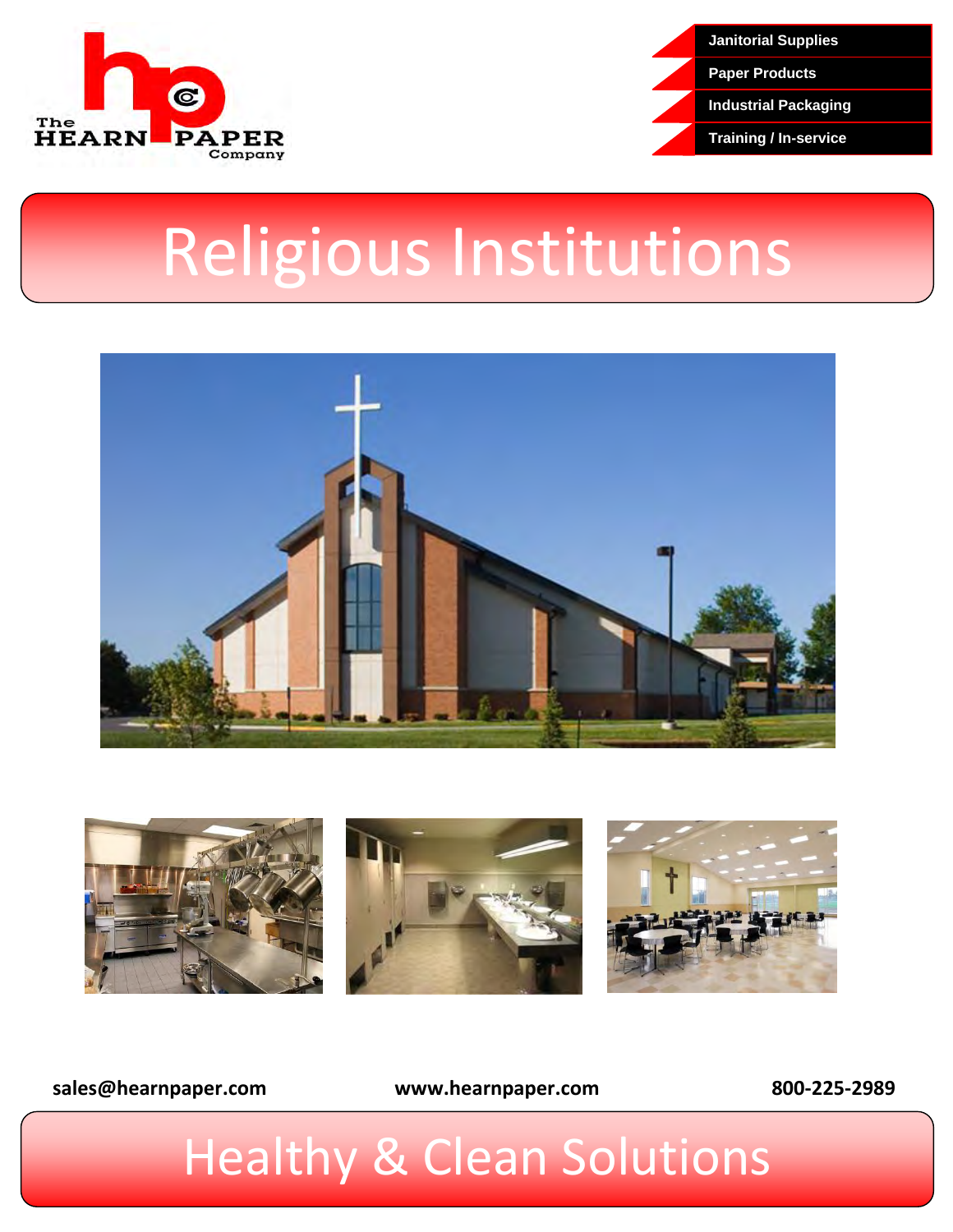## Paper Products

## **Facial Tissue Soap**

PGS-87611-CS FACIAL TISSUE PUFFS 24/180/CS



WAU-TP549-CS 4.4X3.75 2PLY TISSUE 500 96/CS WAU-JRT100-CS JRT 9" 2PLY 3.5X1000 12/CS **Sanitizer** VLU-JRT1000-CS JRT 9" 2PLY 3.3X1000 12/CS 
BELY AND SANIT AND SANIT 6/1L

## **Controlled Use Towels**



BWP-86800-EA SILHOUTTE HANDSFREE TOWEL DISP BWP-31300-CS ECOSOFT TOWEL BROWN 8X800 6/CS BWP-31400-CS ECOSOFT TOWEL NATWH 8X800 6/CS BWP-38040-CS DUBL-NATURE WHITE 8X800 6/CS **All Purpose**

PRS-410073-CS 2-PLY C-PULL TOWEL 600' 6RL/CS AUS-AM41-CS AMMONIA 3.5% 4/1GL VLU-CP600-CS CENTERPULL TOWELS 600SH 6/CS SPR-A-LIQG-CS AERO GLASS CLEANER 12/20 OZ

## **Kitchen Towels**



PGS-95028-CS BOUNTY ROLL TOWELS WHT 30/CS WAU-KRT418-CS HOUSEHOLD TOWEL 85SH 30/CS SPR-CX3-GL-GL BIO ASSIST EXTRTN CLNR 4/1 GL



WAU-CFB495-CS C-FOLD TOWEL WHT EMBOS 2400/CS **Disinfectant/Sanitizers** VLU-CFOLD-CS C-FOLD TOWEL WHITE 2400/CS WAU-MFK480-CS MULTIFOLD TOWEL NAT 1PLY 4M/CS SPR-NABC-QT-QT NON ACID BATHROOM CLNR 12 QT VLU-MFK-CS MULTIFOLD TOWEL NAT 4M/CS SPR-A-STERSB-CS DISINF DEOD SPBZ AERO 12/20 OZ WAU-MFB485-CS MULTIFOLD TOWEL WHT 1PLY 4M/CS SPR-A-TNT-CS DISINF BATH CLNR AERO 12/20 OZ VLU-MFB-CS MULTIFOLD TOWEL WHT 4M/CS SPR-HEPA-QT-QT DISINFECT HEPATITIS RTU 12 QT WAU-SFK470-CS SINGLEFOLD TOWEL BRN EMB 4M/CS SPR-SANIT-QT-QT SURFACE SANITIZER RTU 12/QT WAU-SFB475-CS SINGLEFOLD TOWEL WHT EMB 4M/CS



WAU-RTK458-CS ROLL TOWEL BRN 8"X800' 6/CS SPR-SANIT-GL-GL SANI-T-10 PLUS 4/1 GL VLU-RTK800-CS ROLL TOWEL BRN 800' 6/CS WAU-RTK462-CS ROLL TOWEL BRN 8"X350' 12/CS WAU-RTB455-CS ROLL TOWEL WHT 8"X350' 12/CS WAU-RTB457-CS ROLL TOWEL WHT 8"X800' 6/CS

## Can Liners



FTN-2424-6-CS 10GL 24X24 CLR 06MIC 1000/CS FTN-2433-8-CS 15GL 24X33 CLR 08MIC 1000/CS CLO-15948-CS CLOROX DISINF WIPES 6/75/CS FTN-3037-10-CS 30GL 30X37 CLR 10MIC 500/CS **PPL-33711-CS** DISINF SURFACE WIPE 6-75TB/CS FTN-4048-16-CS 40GL 40X48 CLR 16 250/CS PPL-33803-TB-TB HAND SANITIZING WIPE 12/240 FTN-4348-16-CS 56GL 43X48 CLR 16 MIC 200/CS PPL-33906-TB-TB HEALTHCARE DISINF WIPE 12/240 FTN-BK37BK-CS 30GL 30X36 BLK LINER 1.0MIL 250/CS PRIMARY PPL-37605-CS PATIENT WASHCLOTH 64PK 12/CS FTN-BK40BK-CS 33GL 33X39 BLK LINER 1.0MIL 250/CS PPL-67811-CS BABY WIPES 12-80PK/CS FTN-BCH60-CS 60GL 38X58 BLK LINER 1.5MIL 100/CS

## Skin Care



VLU-FT100-CS FACIAL TISSUE 30/100/CS FACIAL TISSUE 30/100/CS RESERVED AND THE SOLUTION OF ANTISEPTIC SOAP POUR 4/1GL

WAU-FT130-CS FACIAL TISSUE 2PLY 30/100/CS KUT-2609-GL-GL LOTIONIZED HAND CLNR 4/1 GL

KUT-68941-CS EZ FOAM ANTIBAC SOAP 6/1L **Toilet Tissue** KUT-69041-CS EZ FOAM LUXURY LOTN SOAP 6/1L KUT-SS001BLK-EA EZ 1000ML DISP DESIGNER SERIES VLU-TP4533-CS 4.5X3.3 2PLY TISSUE 500 96/CS KUT-SS001GRA-EA EZ 1000ML DISP DESIGNER SERIES



VLU-JRT9-CS JRT 9" 2PLY 3.3X675 12/CS KUT-5619-CS INST HAND SANTIZER 12/8OZ PUMP ECOSOFT TISSUE 2PLY 36/CS **ECOSOFT TISSUE 2PLY 36/CS** KUT-5666-CS INST HAND SANITIZER 12/800ML KUT-68278-CS CLN SHAPE FOAMING IHS 8/950ML

## Cleaning Chemicals



CLO-30966-CS CLOROX ULTRA BLEACH 3/121oz **Center Pull Towels** KIK-BLEACH-CS 6% GERMICIDAL ULTRA BLEACH 6GL SPR-PROXY-GL-GL ALL PURPOSE W/PEROXIDE 4/1 GL

## **Carpet Care**



SPR-H202-QT-QT H202 SPOTTING SOLUTION 12 QT **Folded Towels** SPR-SUME-QT-QT BACTERIA ENZYME DIGESTER 12 QT



**Roll Towels** SPR-HDQ-GL-GL GERM DISINF DEOD NEUTRL 4/1 GL SPR-PROX4D-GL-GL DISINFECTNT W/ PEROXIDE 4/1 GL

## Wipes/Wipers





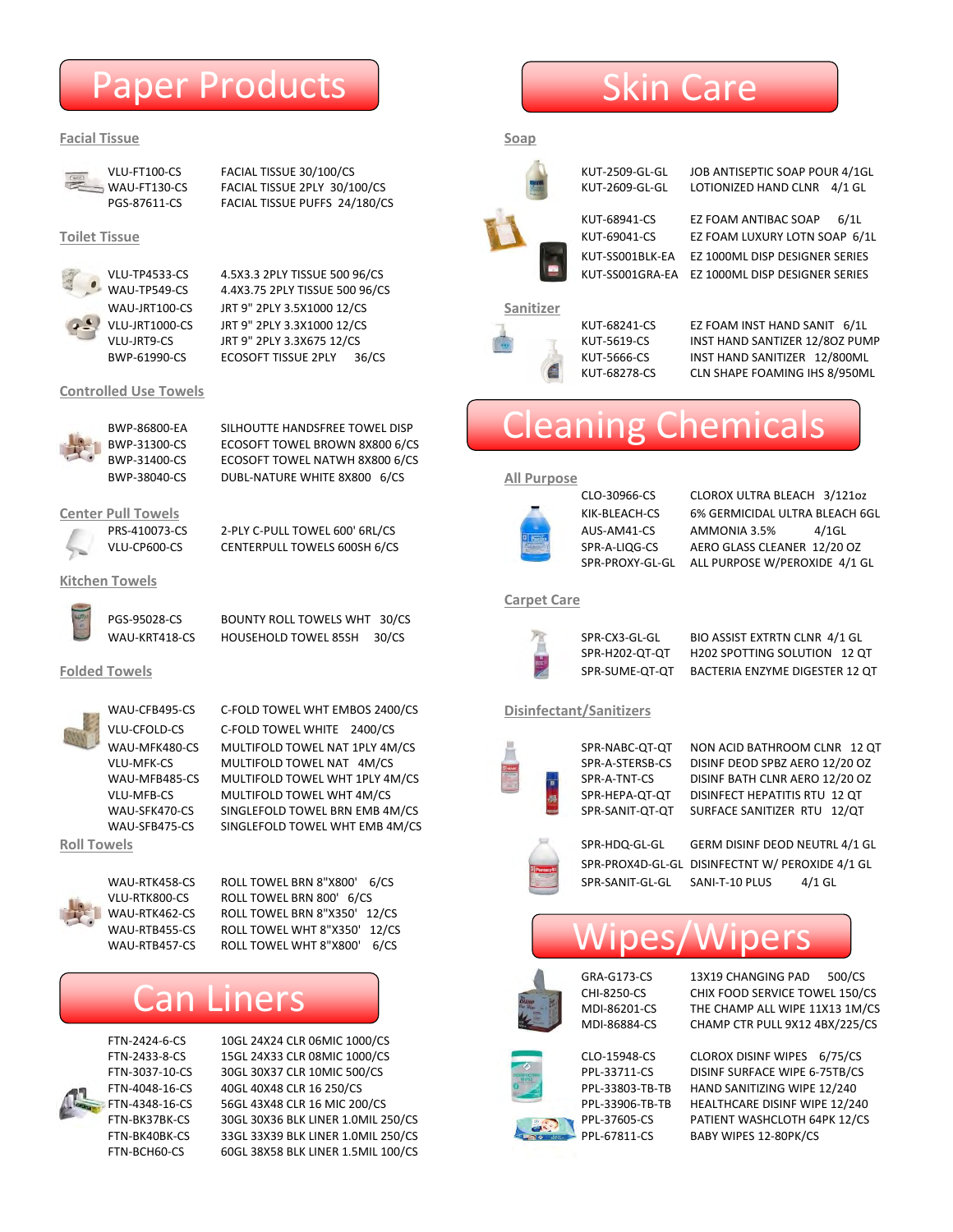## **Bags Plates/Bowls**



BAG-80076-BD 1/6 BBL 57LB SACK 500/BD 1000 DRT-12BWWCR-CS FOAM 12 OZ BOWL 1000/CS BAG-WG12-BD 12LB WHITE GROC BAG 500/BD DRT-5BWWC-CS FOAM 5-6 OZ BOWL 1000/CS BAG-K12-BD 12LB KRAFT GROC BAG 500/BD DRT-6PWCR-CS FOAM 6" PLATE 1000/CS

KFS-FORK-CS FORK MED WT BULK WHT 1000/CS **Cups** KFS-KNIFE-CS KNIFE MED WT BULK WHT 1000/CS DRT-6J6-CS 6 OZ FOAM CUP 1M/CS KFS-SPOON-CS SPOON MED WT BULK WHY 1000/CS DRT-8J8-CS 8 OZ FOAM CUP 1M/CS PLR-FORK-HVY-CS FORK HEAVY WEIGHT 1000/CS SWH-R3-CS CUP 302 COLD WAXED 5M/CS PLR-KNIF-HVY-CS KNIFE HEAVY WEIGHT 1000/CS DRT-Y35-CS 3.5OZ TRANSLUCENT CUP 2500/CS PLR-SPON-HVY-CS SPOON HEAVY WEIGHT 1000/CS DRT-Y5-CS 5 OZ TRNSLCNT PLST CUP 2.5M/CS

MOR-LN125-CS LCH NAPKIN 11X13 1-PLY 6M/CS **Dish Soap**

## **Laundry Soap**



FRS-CURV-MG-BX CURVE AIR FRESHNR MANGO 10/BX AMX-PFV-S-BX PDR FREE SM VINYL GLOVE 100/BX FRS-CURV-SA-BX CURVE AIR FRESHNR APPLE 10/BX AMX-PFV-XL-BX PDR FREE XL VINYL GLOVE 100/BX FRS-CURVHOLD-EA CURVE HOLDER

FRS-EFRS-FAB-EA EASYFRESH AIRFRESH FABULOUS EA

SPR-8084-BX ECORE CITRUS MANGO CARTRDG 6PK SPR-8086-BX ECORE CUKE/MELON CARTRIDGE 6PK SPR-8087-BX **ECORE OCEAN BREEZE CARTRGE 6PK Batteries** 

AMR-745-BG SPONGE/SCRUB PAD GREEN 5/BG GIL-PC1300-BX D BATTERY PROCELL 12/BX AMR-90-96-BG HAND SCRUB PAD 6X9 GREEN 20/BG AMR-ERASER-CS ERASER SPONGE 24/CS **Lighting** RBM-2005-EA 12" HD PLASTIC DUST PAN EA RBM-6112-77-EA WET FLOOR SIGN "CAUTION" EA **Vacuums** RBM-7580-88-EA WAVEBRAKE MOP COMBO 35 QT EA NSS-12UE-EA PACER 12UE SINGLE MOTOR VAC RBM-H115-EA 54" WOOD INVADER MOPSTICK EA PRF-PF50-EA 12" UPRIGHT VAC ZEP-10720-EA 20 OZ COTTON CUTEND MOPHEAD EA PRE-PF82HF-EA 15" HEPA FILTER VAC W/TOOLS ZEP-10724-EA 24 OZ COTTON CUTEND MOPHEAD EA ZEP-26302-EA MED 1" BLEND LOOP WHITE MOP EA ZEP-26313-EA LGE 1" BLEND LOOP BLUE MOP EA





DRT-9CPWC-CS FOAM 9" 3CMPT PLATE 500/CS **Table Covers Example 2009 COVERS COVERS COVERS COVERS DRT-9PWCR-CS FOAM 9" PLATE 500/CS** GFC-15BUTCH-RL 40# 15" WHITE TARPON 1000' RL ASP-10006-CS PLATE PAPER 6" WHT 1000/CS SML-30659-CS PLACEMAT 10 X 14 WHITE 1M/CS ASP-10009-CS PLATE PAPER 9" WHT 1200/CS **Cutlery** MAR-5294-BX 15X10-3/4 DELIWAX PAPER 500/BX















**Napkins** BWK-2851T-BX STRAWS 7 3/4 JUMBO WR 500/BX



PGS-45112-CS DAWN DISH SOAP BLUE 38 OZ 8/CS



SPR-SUDS-QT-QT SUPER SUDS DISHWASH 12 QT



AMB-TP6505-M-BX POLY GLOVES MEDIUM 500/BX **Air Care** AMX-APFN-L-BX NITRILE GLOVE PF BLUE LG 1M/CS SPR-A-AIRFS-CS AIRLIFT FRESH AERO 12/20 OZ AMX-APFN-M-BX NITRILE GLOVE PF BLUE MD 1M/CS AMX-PFV-L-BX PDR FREE LG VINYL GLOVE 100/BX FRS-CURV-CB-BX CURVE AIR FRESHNR COTTON 10/BX AMX-PFV-M-BX PDR FREE MD VINYL GLOVE 100/BX

## **Microfiber Towels**



FRS-EFRS-MG-EA EASY FRESH AIRFRESHNR MANGO EA UNG-ME400-CS MICROWIPE 200 CLOTH GRN 10/CS FRS-EFRS-SA-EA EASY FRESH AIRFRESHNR APPLE EA UNG-ME40B-CS MICROWIPE 200 CLOTH BLUE 10/CS UNG-ME40J-CS MICROWIPE 200 CLOTH YEL 10/CS SPR-8083-BX ECORE NABC FRESH CARTRIDGE 6PK UNG-ME40R-CS MICROWIPE 200 CLOTH RED 10/CS



SPR-9927-EA ECORE CABINET CONVERTED BY GIL-PC1500BKD-BX AA BATTERY PROCELL 24/BX GIL-PC2400BKD-BX AAA BATTERY PROCELL 24/BX **Maintenance Items** GIL-PC1400-BX C BATTERY PROCELL 12/BX

|                   | _________________             | $-121111112$ |                                               |
|-------------------|-------------------------------|--------------|-----------------------------------------------|
| <b>IMP-203-EA</b> | DELUXE TOILET BOWL MOP RED EA | SYL-13W-CS   | 13W FLORESCENT LIGHT BULB 6/CS                |
| IMP-2600-EA       | PLASTIC LOBBY DUST PAN<br>FA  | SYL-19W-CS   | 19W FLORESCENT LIGHT BULB 6/CS                |
| IMP-5032WG-EA     | 32 OZ GRADUATED BOTTLE<br>FA  | SYL-23W-CS   | 23W FLORESCENT LIGHT BULB 6/CS                |
| IMP-5904-EA       | TRIGGER SPRAYER 9 7/8"<br>EA  |              | SYL-F34CWXSS-EA 34 WATT FLRSCENT BULB4' 30/CS |
| IMP-91526-EA      | ANGLED BROOM 53" PLASTIC 6/CS |              | SYL-F96T12CW-EA 60 WATT FLRSCENT BULB8' 15/CS |
|                   |                               |              |                                               |